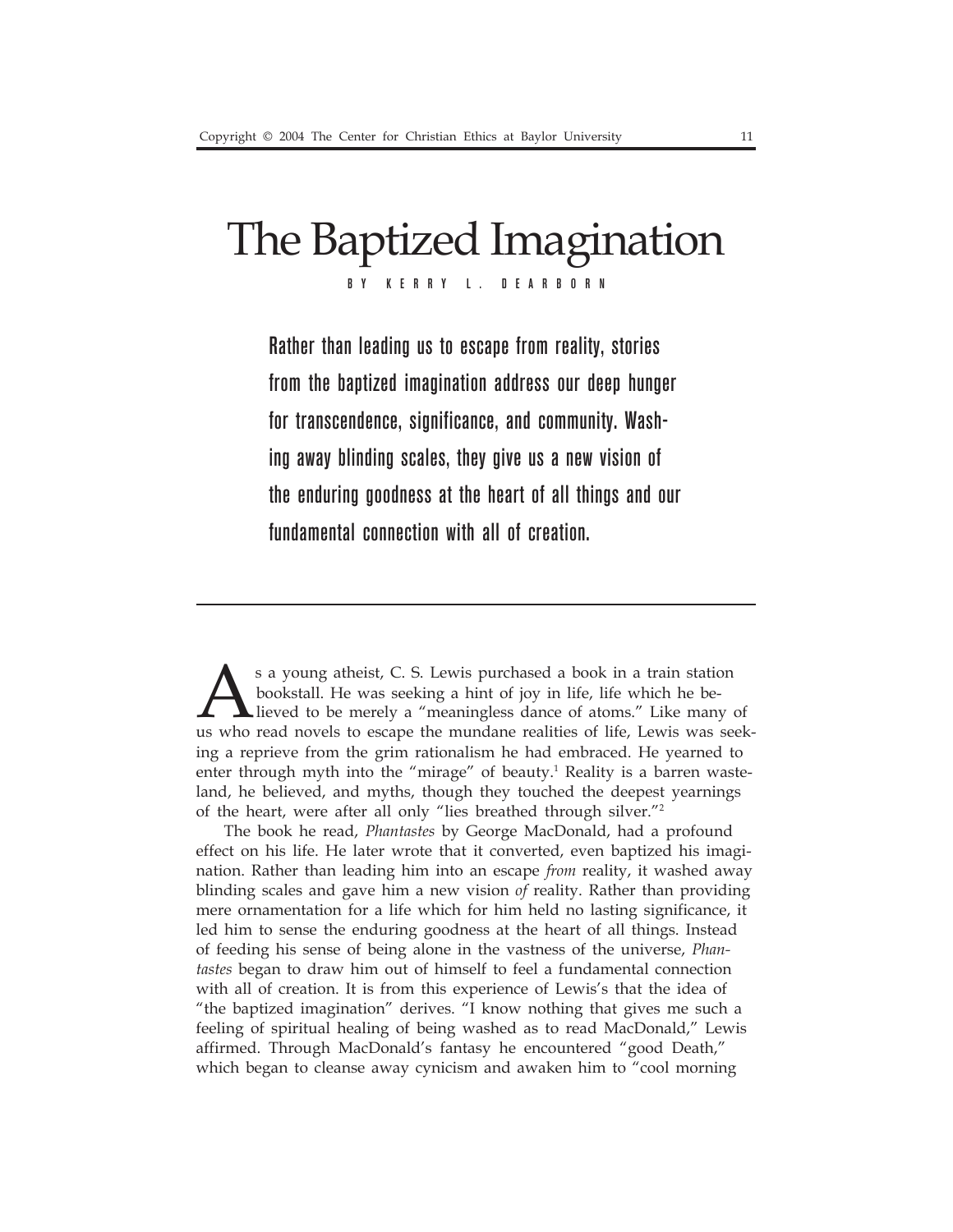innocence." A myth was able to show him "the quality of the real universe, the divine, magical, terrifying and ecstatic reality in which we all live," so that eventually he could come to believe in the 'true myth' behind all myths—the story of Jesus Christ."3

In this article I will explore more fully the nature of the baptized imagination. After briefly contrasting the twisted imagination with the baptized imagination, I will articulate three ways in which stories can aid in the process of dying and rising to newness of life. These ways relate to what John Stott has called the three deepest hungers of the human heart: the hungers for transcendence, significance, and community. First, fantasy can transform our vision so that our cynicism and fear are cleansed away and we see the real universe with all its tragedy and glory held fast by the God of grace. Second, the bracing waters of fantasy's baptism can awaken us from the numbness of plodding through what seems a meaningless life. It can ignite a sense of the significance of our own life and of each life we encounter, no matter how seemingly inconsequential. We can see more clearly through story that people's lives and actions have lasting impact. Third, fantasy challenges the lie that ultimately we are each alone, alienated and autonomous. Resembling the sacrament of baptism, stories plunge a person into a reality where the alienated self is left behind. In a sense, as we enter into the story of others we must die to ourselves and rise with awareness of the fundamental connections within all of creation. Stories from the baptized imagination enlarge our sense of community and connection with other people, creatures, and nature.<sup>4</sup>

# **GOD'S SPIRIT AND THE IMAGINATION**

Not all stories have such an effect. Rather than taking us through cleansing waters to baptize the imagination, some stories leave us feeling covered with grime and muck. Others are so purely escapist that we feel we have bathed in sugar syrup which afterwards crystallizes to blur our vision, blunt our sense of purpose, and inhibit us from wanting to get anywhere near the authentic realities of people and creation.

George MacDonald understood well the destructive possibilities of a twisted imagination. "If the dark portion of our own being were the origin of our imaginations, we might well fear the apparition of such monsters as would be generated in the sickness of a decay which could never feel—only declare—a slow return toward primeval chaos."5 In *The Lord of the Rings* we find this 'sickness of decay' in Saruman who fashions his own Orc-creatures, the Uruk-hai, and brutally destroys the environment around him.

As with every gift from God, the imagination can be warped for destructive purposes. The problem is not with imagination per se, but with the way it is employed. Isaiah describes those who are rebellious, deceitful, and unwilling to listen to the Lord's instructions: "who say to the seers, 'Do not see'; and to the prophets, 'Do not prophesy to us what is right;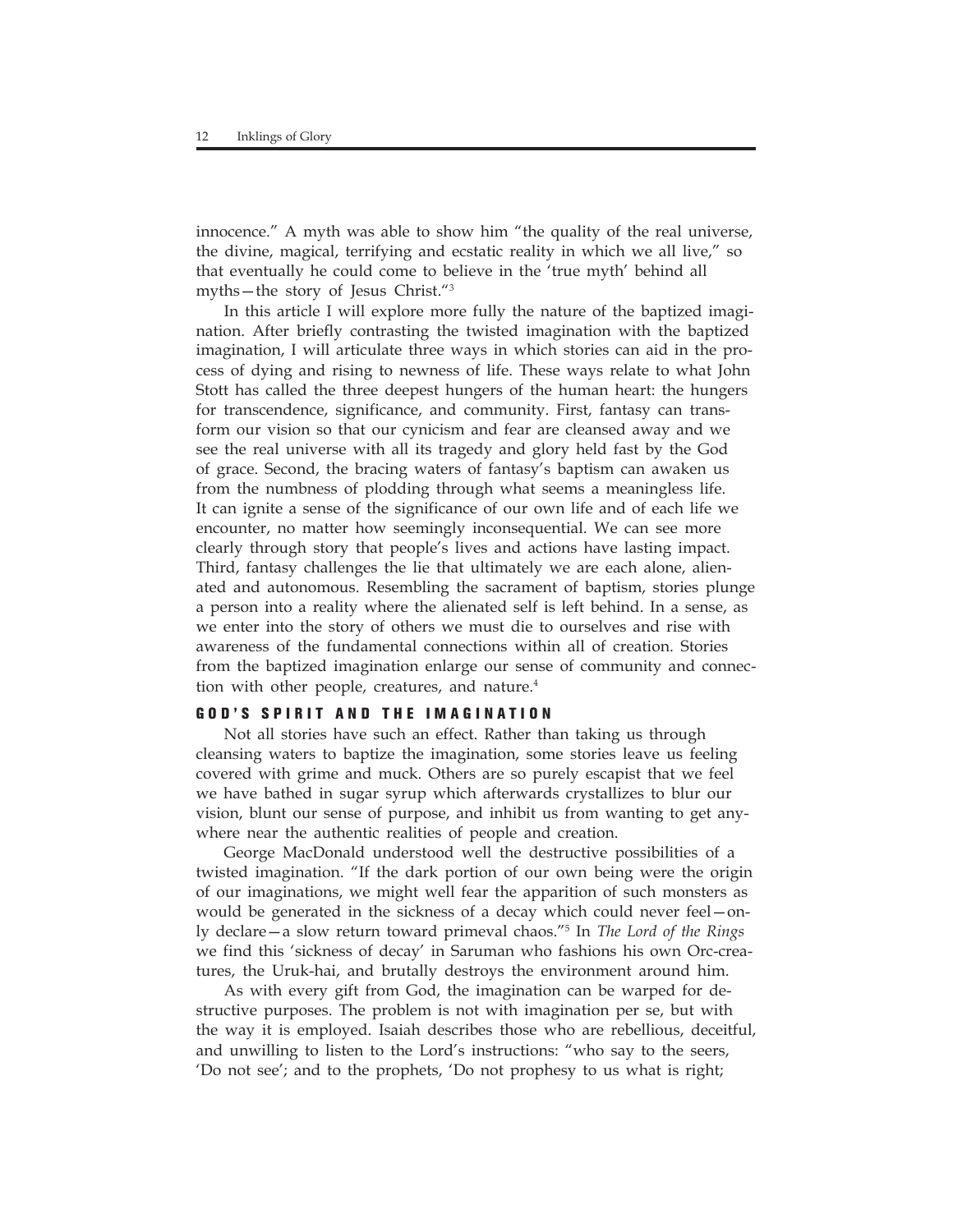speak to us smooth things, prophesy illusions,…'" (Isaiah 30:10). There are always false prophets who will cry "'Peace, peace' when there is no peace" (Jeremiah 8:11b). There is always the temptation to turn the stones of reality into the bread of illusion in order to gratify human craving for selfindulgence and self-deification. Lilly Sammille (or Lilith) in *Descent into Hell* is Charles Williams's profound depiction of such a temptation. Lilly is the teller of soothing and sensuous tales who entices: "Cross my hand with silver, and I'll not only tell you a good fortune, I'll make you one," and "Give me your hand, then come and dream…. You'll never have to do anything for others anymore."6 Prophesying such illusions has become lucrative business. It is appealing to hear stories that keep us from having to die to ourselves and to rise to a new life in which we are no longer the center.

One can imagine King David hoping for such soothing words from the prophet Nathan after his violation of Bathsheba, Uriah, and his relationship with God. However, the baptized imagination operates in a cruciform manner. It does not soothe with smooth words that would cover over festering wounds. It lays bare the bruising realities of human fallenness, while simultaneously offering a way of cleansing and exaltation to newness of life. God used Nathan's story to confront David's blindness to the evil in his life, to cleanse away the slime of guilt and to open him up to healing forgiveness (2 Samuel 12:1-14).

What makes it possible for a story to challenge so incisively and inspire so profoundly? George MacDonald saw a wise imagination as the "presence of the Spirit of God."7 Our imaginations were created in the image of God's imagination—the source of all creativity. Because Christ's death and resurrection operate on the entirety of our person, our imaginations too have been "crucified with Christ" (Galatians 2:19). As they are redeemed from the distorting influences of our fallenness, they also may draw their inspiration from the "imperishable flame" of God's own creativity, and offer light to the world.<sup>8</sup> Clark Pinnock exclaims that God's "Spirit is essentially the serendipitous power of creativity, which flings out a world in ecstasy and simulates within it an echo of the inner divine relationships, ever seeking to move God's plans forward."9 This is not to equate our creativity with God's, but to admit that inspiration comes from the fount of all wisdom, truth, and beauty. Human creativity is a gift of participation in God's creativity. For this reason, MacDonald thought it best to call us "makers" and Tolkien employed the term "sub-creators," rather than claiming that we are creators. Because our "making" can by the Spirit share in God's creativity, stories from the baptized imagination are able to address the deepest hunger of our hearts for transcendence, significance, and community.

## **TRANSCENDENCE**

"The Elves may fear the Dark Lord, and they may fly before him, but never again will they listen to him or serve him," Tolkien writes in *The Lord*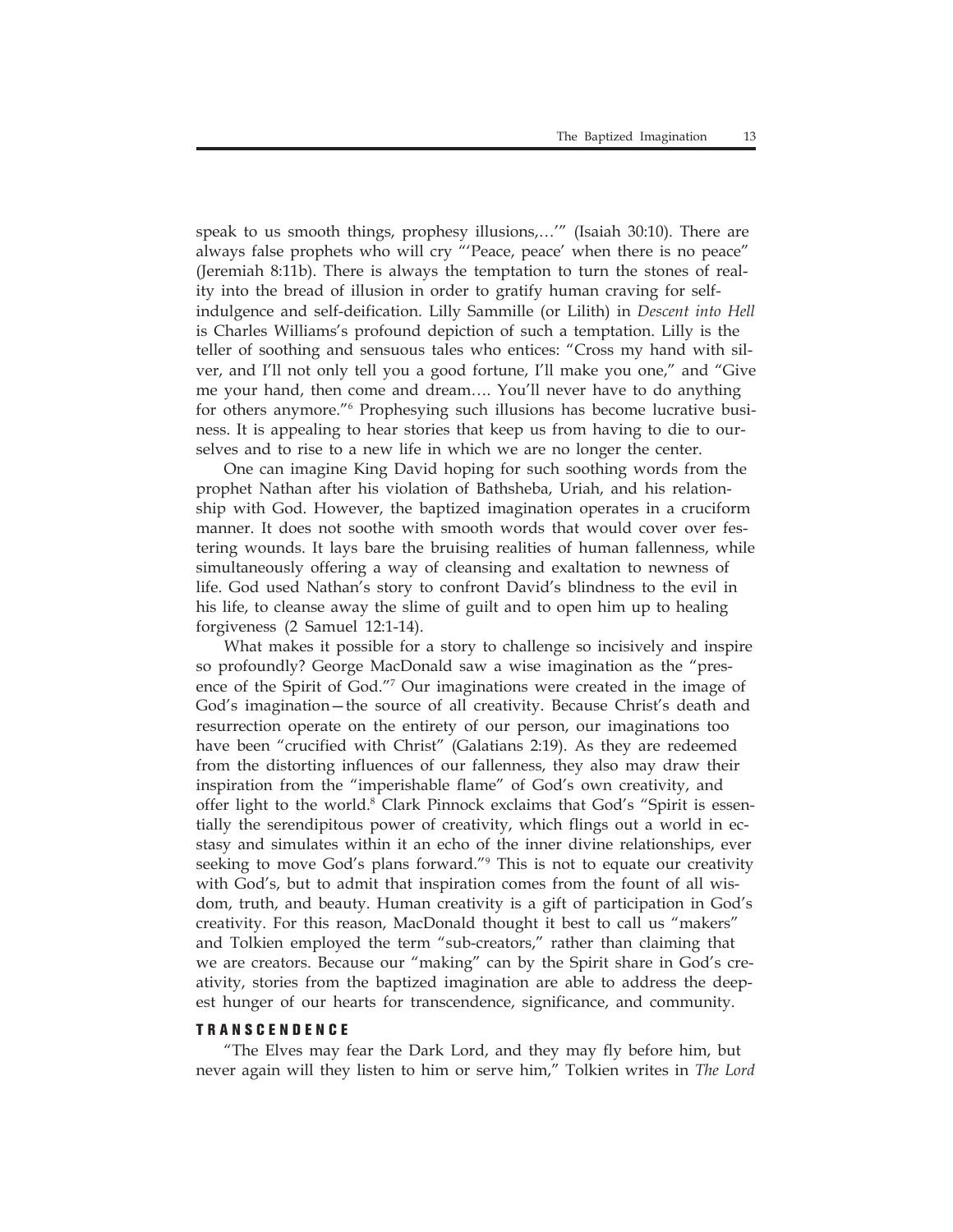*of the Rings*. "They do not fear the Ringwraiths, for those who have dwelt in the Blessed Realm live at once in both worlds, and against both the Seen and the Unseen they have great power."<sup>10</sup> The Elves have what I would call "bi-focal" vision. They are acutely aware of the anguish and evil in their midst, but they do not live in fear. They have great power because they are able to see the harsh realities of Middle-earth in light of the more enduring reality of the Blessed Realm. Stories from the baptized imagination are able

Poignantly aware of human agony around us, we may be consumed by present realities and lose sight of God's kingdom, or abstract ourselves from life's struggles in escapism. Stories from baptized imagination offer a renewing perspective on the wonder of God's grace that penetrates the darkness.

to offer us that bi-focal perspective as well.

Entering into a fantasy world like MacDonald's *Phantastes*, we are able to perceive the brokenness in our lives and our world, while simultaneously being drawn into the wonder of goodness and grace at the heart of all things. The power that evil wields when operating on one who is proud and self-preoccupied, like the young protagonist Anodos, be-

comes a sobering alarm, alerting us to our own weakness. Yet, we vicariously experience grace, which not only confronts but also bathes, caresses, and heals. We discover the pervasive realm of holiness that offers an ocean of divine love to bathe and restore Anodos.<sup>11</sup> Grace rescues and redeems from times of failure and capitulation to temptation. Thus we are invited alongside Anodos to relinquish our desperate grasp at control and survival at any cost. Trust becomes more feasible, trust that there is One at the heart of all creation who would extend the blessed realm to all creation. In this way we are invited to see with Lewis the "bright shadow coming out of the book into the real world and resting there, transforming all common things" and drawing "the common things…into the bright shadow."12

Similarly in *The Lord of the Rings*, we are offered the gift of bi-focal vision urging both greater realism and deeper hope. We become more acutely aware of how easy it is to be seduced by a thing of beauty and power, like the One Ring. The struggles of Boromir and Frodo to resist that allure, at times woefully unsuccessful, awaken us to the weaknesses in ourselves. Even so the grace, wonder, and glory behind the harsh realities of Middleearth remind us that joy, celebration, and music are possible in the midst of it all. We gain a vision of the blessed realm through the lives and visions of the Elves in Rivendell and Lothlórien. And we sense the power of such a vision when we read of Sam battling his way forward with Frodo deep in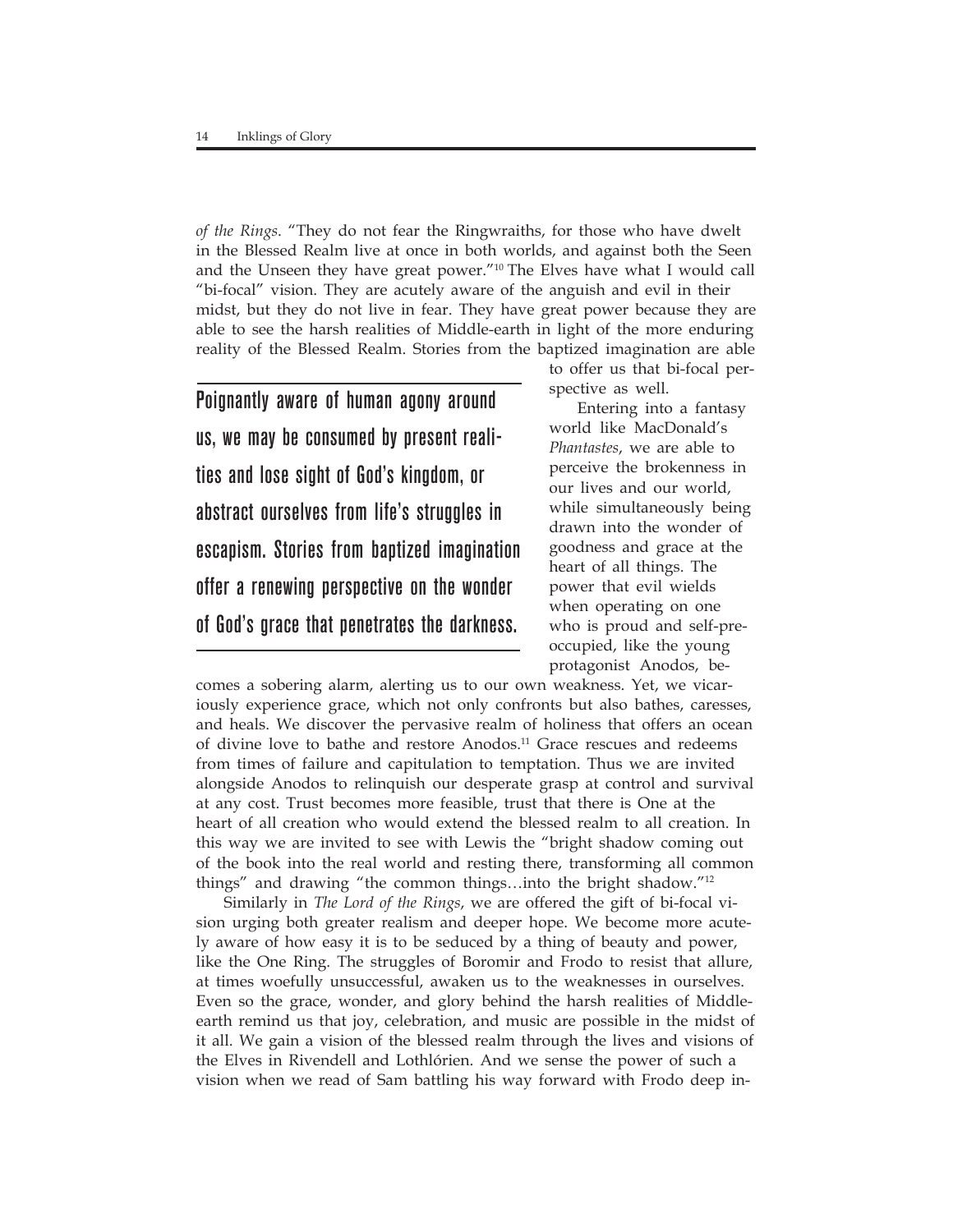to the putrid and barren land of Mordor. In the midst of great dreariness and impending darkness, Sam looks up: "Sam saw a white star twinkle for a while. The beauty of it smote his heart, as he looked up out of the forsaken land, and hope returned to him. For like a shaft, clear and cold, the thought pierced him that in the end the Shadow was only a small and passing thing: there was light and high beauty for ever beyond its reach" (901).

It is difficult for us to walk through each day and sustain a vision of the blessed realm of God's Kingdom, while also remaining poignantly aware of human agony and significantly engaged with the suffering of those around us. Either we tend to become consumed and overwhelmed by present realities and lose sight of God's kingdom that Jesus proclaimed to be in our midst, or we try to abstract ourselves from life's struggles in escapism. Gifts from baptized imagination offer a renewing perspective on the wonder of God's grace that penetrates into the darkness and rests on even the most common things. We are emboldened to come out of our comfort and fears and to participate in God's purpose of drawing all things into God's "bright shadow."

# **SIGNIFICANCE**

Cynicism and escapism are both ways to flee from accountability for our behavior. Lewis's earlier materialist nihilism allowed him to be selfindulgent and self-aggrandizing. What did it matter what he did, since objective reality was utterly meaningless? Similarly, if meaning can only be found in the subjective realm of dreams and emotions why bother leaving the comforts and securities of life to confront problems in the world around? Why go forth to adventure and suffering, if we can remain secure in the cozy Shire of our protected existence? A baptism of the imagination splashes cold water on such cynicism and illusion and awakens us not only to a bi-focal vision, but also to a call. It not only reveals the interpenetration of the material and the spiritual realms, objective and subjective realities, but it also catalyzes responsive self-giving action.

Once it becomes clear that there is more to life than the material realm, we are gripped by the truth that there is also more to each person than meets the eye.13 Like Frodo, I may feel very small and insignificant in the face of the challenges and wonders of life. I too may feel like I was not "made for perilous quests" (60). But when I read that a halfling is central in the battle of good against evil, it is as if I emerge from the baptismal waters and am anointed with oil to fight the good fight. Stories of the baptized imagination not only awaken us to this sense of significance, they clarify three aspects of the very nature of significance.

First, the way of significance is often hidden and inglorious. This does not naturally appeal to a culture mesmerized by celebrities and superstars, where even fifteen minutes of fame sounds like a worthy goal. Through *The Lord of the Rings* we comprehend that the "least and the lowliest" are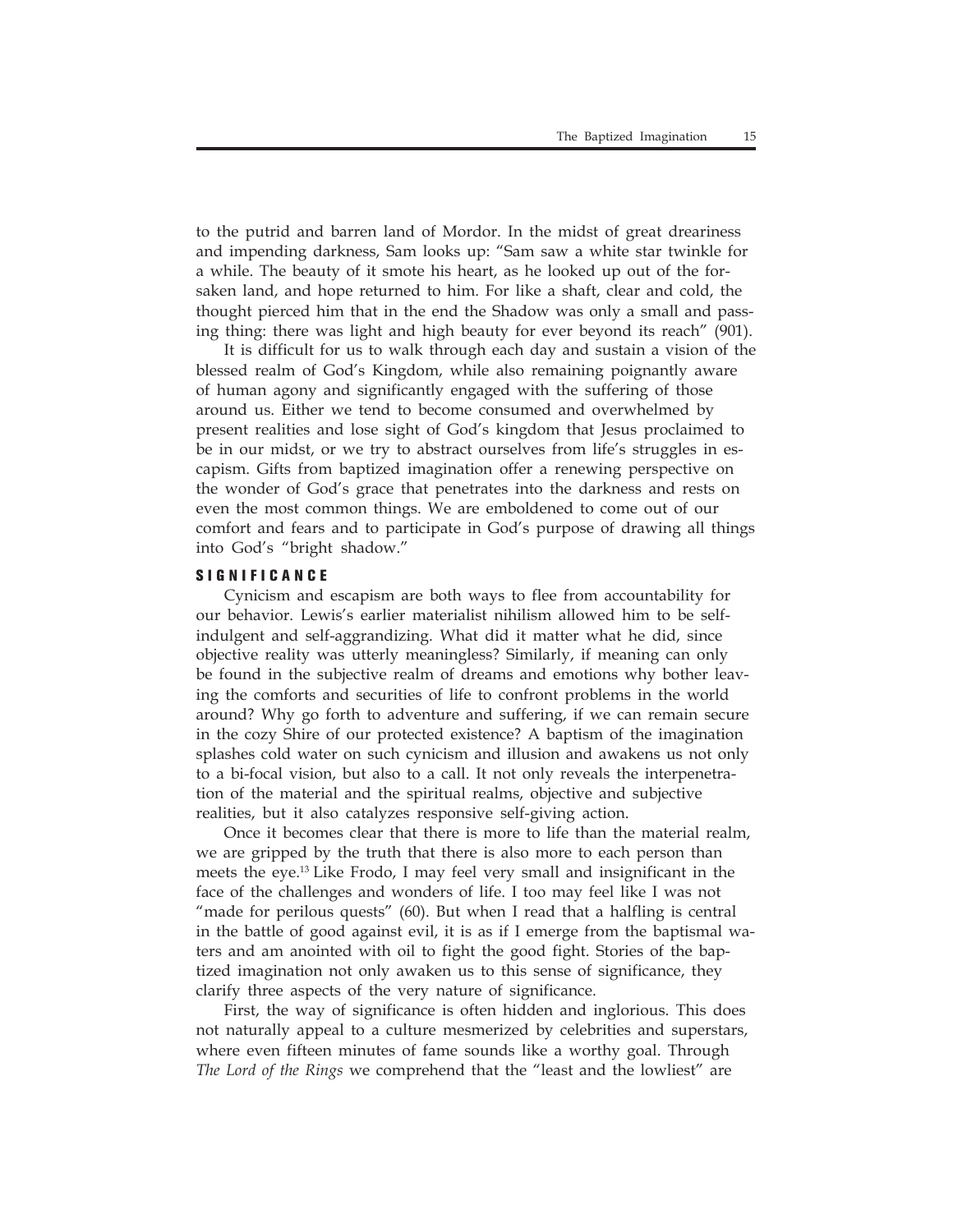more apt for such a pilgrimage. Self-giving rather than self-aggrandizement sustains a servant commitment to truth. When Frodo learns of the nature of the One Ring, he offers the Ring to Gandalf rather than claiming its power for himself. When he hears that it is a danger to the Shire, he offers to leave, though he knows it means "exile, a flight from danger into danger" (61). "I feel that as long as the Shire lies behind, safe and comfortable, I shall find wandering more bearable…" (61). He is willing to go alone and incognito, knowing his sacrifice might never be appreciated, known, or even effective. It is fitting that Sam Gamgee, Frodo's gardener, is the one who is "chosen" to go with him. The last shall be first and the least shall be the greatest of all.<sup>14</sup>

In contrast, the baptized imagination exposes the destructiveness of one who like Boromir would take the more expedient road of power and glory to defeat evil. Boromir's sense of entitlement as a great warrior and great leader does not serve the Fellowship of the Ring well, nor does it strengthen the battle against evil. One who yearns for the glory of commanding "all men" becomes blinded by his lust for power, and cannot sustain the kind of commitment or bi-focal vision it takes to remain a servant (391).

*Phantastes* presented Lewis with this emphasis, also. After a long pilgrimage, Anodos finally does something significant when he gives up trying to be noble, heroic, and glorious. He proclaims: "Then first I knew the delight of being lowly, of saying to myself, 'I am what I am, nothing more.'… I learned that it is better…for a proud man to fall and be humbled, than to hold up his head in his pride and fancied innocence. I learned that he that will be a hero will barely be a man; that he that will be nothing but a doer of his work is sure of his manhood" (166).

Second, the way of significance requires endurance and commitment. This challenges the efficient mechanistic ways of our age. Inspired stories reveal that pragmatic solutions are less important than personal character formed through discipline and determination. Frodo and Sam move through many hindrances and obstacles in their journey to Mount Doom. This can wash away unrealistic expectations for easy resolutions and instant gratification and reveal the need for "sheer dogged endurance" (1 Thessalonians 1:3, Phillips). Attempted short cuts to our desires create long detours. Perseverance is revealed as possible through the presence of a greater power who gives strength for the disciplining of the desires, and redemption and healing when we temporarily lose ground.

Third, significance is tied to responsibilities assumed in humility rather than roles asserted in pride. At a time when image is so important and roles are sought for the entitlement they bring, the call of the baptized imagination is to humble responsibility. This may seem utterly foolish.15 Why should Aragorn, the heir of kings, have to be cloaked in the humility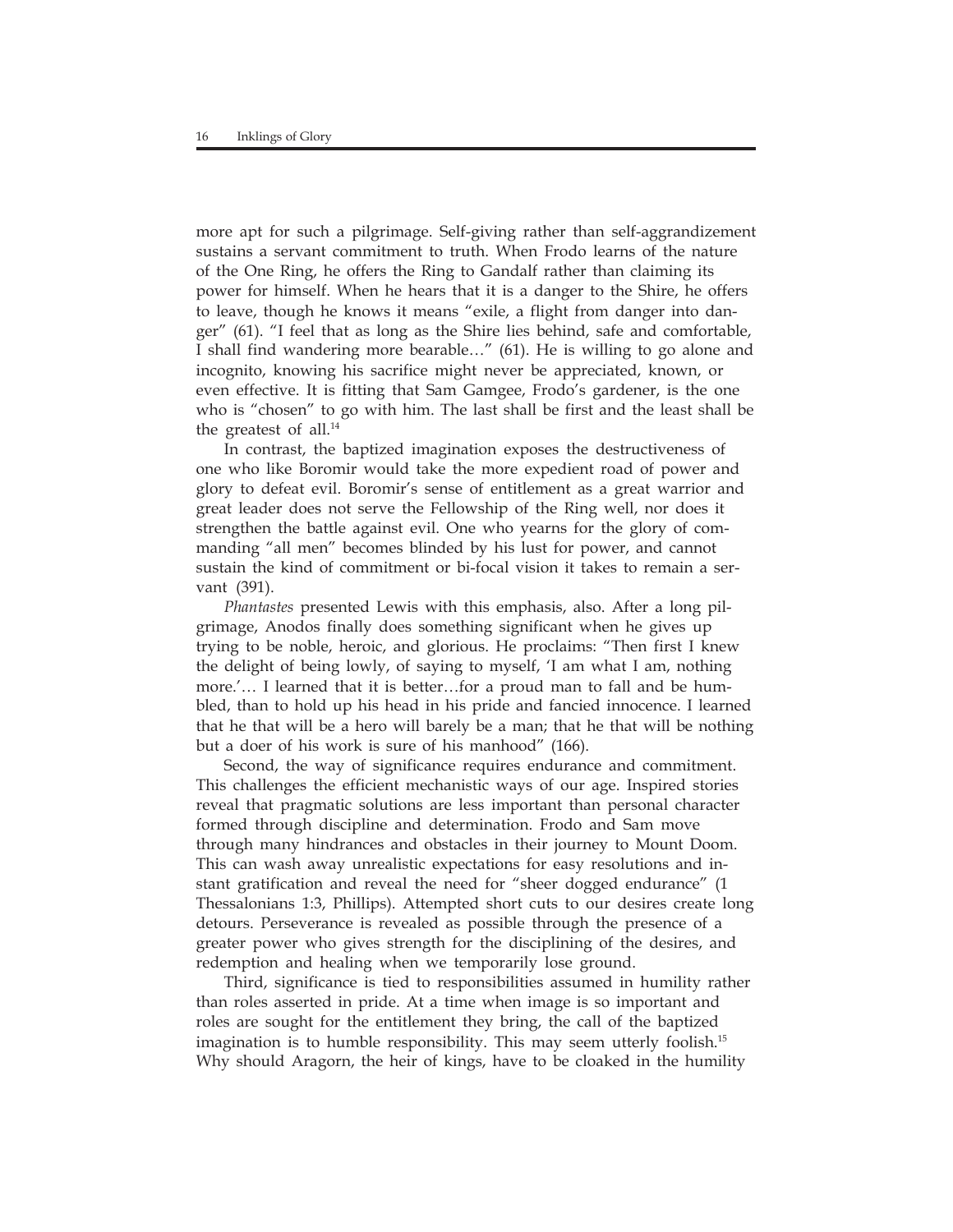of a Ranger? Why should he wander throughout Middle-earth to protect people and receive no acclaim? His role entitles him to power, majesty, glory, and honor. Yet Aragorn does not cling to his rights. In humility, he serves, guides, and offers his own life even through the Paths of the Dead.

Similarly, Eowyn does not cling to her role as a protected noble woman, chosen to govern her people. Rather than being imprisoned in that role, she responds to a deeper call and faces the worst dangers that the Enemy can hurl her way. In doing so she shows the way of grace to move within the ancient prophecies to defeat evil. Truly "no living man" would hinder the Lord of the Nazgûl (822). It would be a woman who would defeat him instead.

Stories' clarification of the way of significance cautions us against misjudging a person who takes the way of servanthood, long-suffering endurance, and humble responsibility. We will be reminded to see the dignity in others no matter how seemingly lowly their work. And we will be wary lest we react in self-protective fear to crush a pathetic enemy, having seen that even a creature like Gollum can make a significant contribution.

None of these ways of significance should surprise those who follow Jesus. His way among us was hidden and inglorious. His was a long-suffering way of endurance. And he too relinquished his rights as the Son of God to bring liberation and the defeat of evil. The baptized imagination is able to convey these truths as newly enfleshed so that the old truths shine with greater radiance and relevance for our own lives.

#### **COMMUNITY**

The baptized imagination not only offers a cleansed vision of transcendence and a clarified way of significance, it also offers a bridge toward

community. In revealing the interconnectedness of all of creation it propels us to die to a sense of isolation, individualism, and autonomy. Through the sacrament of baptism we join with others to become part of the One Body of Christ. In like manner, baptism of the imagination means recognition of our

The baptized imagination offers a bridge toward community. In revealing the interconnectedness of all of creation it propels us to die to a sense of isolation, individualism, and autonomy.

common humanity, that all are created in God's image. It can also free us to see our common creatureliness, whether through trees like Treebeard in *The Lord of the Rings*, or animals like Mrs. Beaver in the Narnia tales*.*

Three aspects of viable community become apparent in such stories. First, community functions best as unity with diversity. Though Christians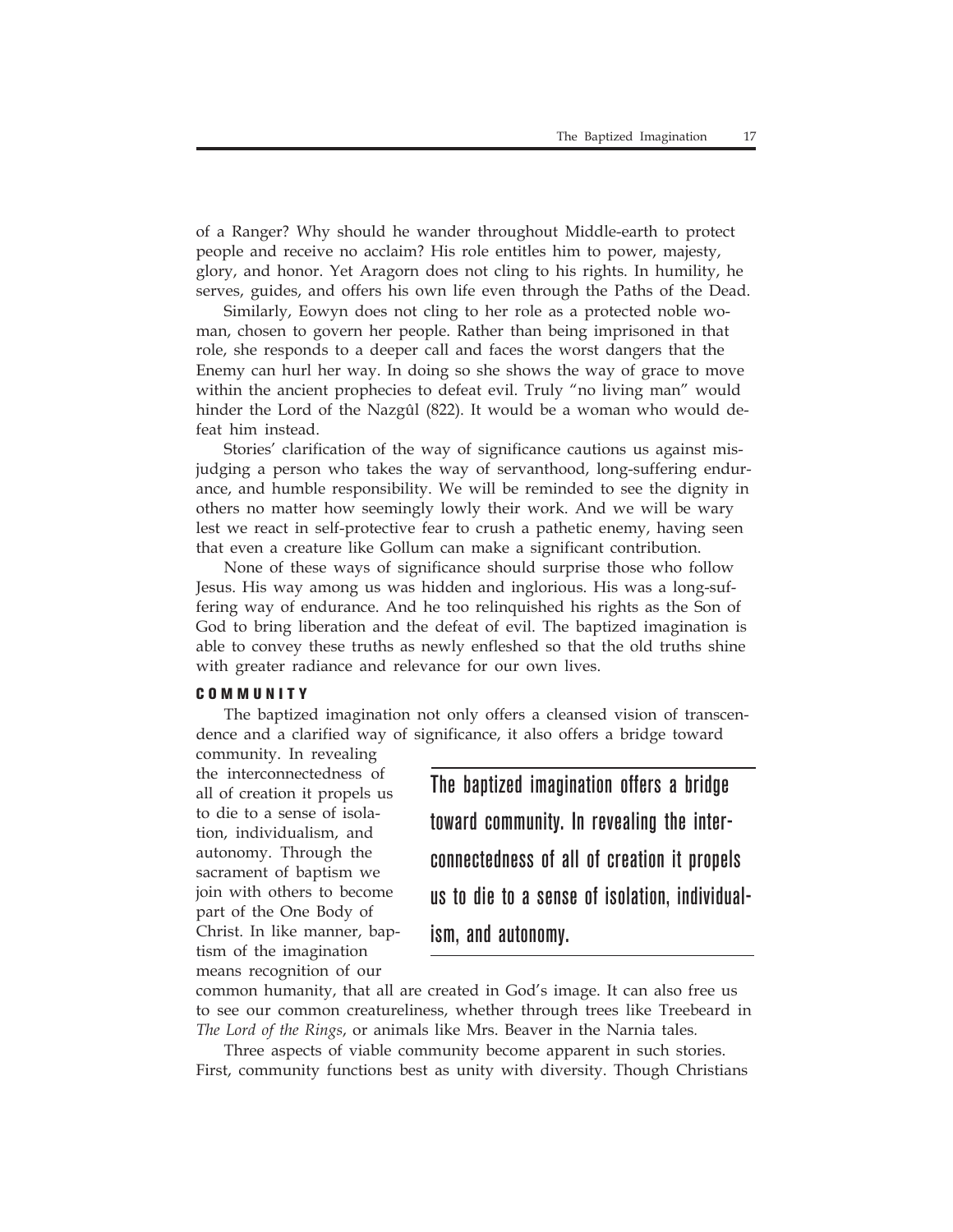may in principal believe that one of the great treasures of the kingdom of God is its diversity of peoples, our social relationships often are quite segregated.16 Knowing the Spirit of God reaches out through the Church to baptize people from every language and ethnic group, we are often still wary of the stranger and those who are "other." The baptizing imagination is needed as a solvent on our underlying assumptions. New vision of both the inadequacies of homogeneity and the promise of diversity is required for true community to emerge.

When we experience the contrast in *The Lord of the Rings* between the nine Ringwraithes and the nine members of the Fellowship, a cleansing takes place that leaves a deep imprint on the mind and heart. Whereas evil aims at colorless sameness, the Fellowship expresses the richness and power of a diversity of gifts and perspectives. It is clear that such relationships do not come easily or naturally. The Elven prince Legolas and Gimli the Dwarf must work through the enmity from generations past before they learn to trust and value each other. But the reader can see how both characters are crucial to the quest. The Holy Spirit's work to create and call forth the uniqueness of each creation becomes more evident through engagement with this story. Furthermore, the power of grace to unify the Fellowship gives courage to those who would act on these truths in their lives. As hobbits, humans, elf, and dwarf are all clothed with elvish cloaks, Christians can be reminded that in the midst of our many differences we are all clothed in Christ, and need one another on the frontlines to which we are daily called.

Second, vibrant and enduring relationships require sacrifice, for relationships thrive with self-giving not self-aggrandizement. Though it is obvious to our minds that the power of love expressed through sacrifice strengthens community and the love of power destroys it, we need this truth baptized into our hearts and imaginations for it to be enacted in our lives. Sam is willing to give all that he has to serve Frodo, and even Sauron with all his might and terror cannot thwart the power of such love. The baptism of the imagination can serve to remind us that dying to oneself is the foundation of every relationship and every healthy community.

Third, inspired stories reveal that community is sustained by grace. Hope makes self-giving possible when we can see the resources that are available for a cruciform life. We need not attempt to go it alone, as Frodo assumed might be necessary. Just as grace transforms even the most common things, drawing them into its "bright shadow," even so grace is depicted as pervading, sustaining, and strengthening community through battles, apparent death, separation, and loss.

## **CONCLUSION**

Stories from the baptized imagination preserve us from the dreary banality of materialism or the disconnected bubble of escapism. They liberate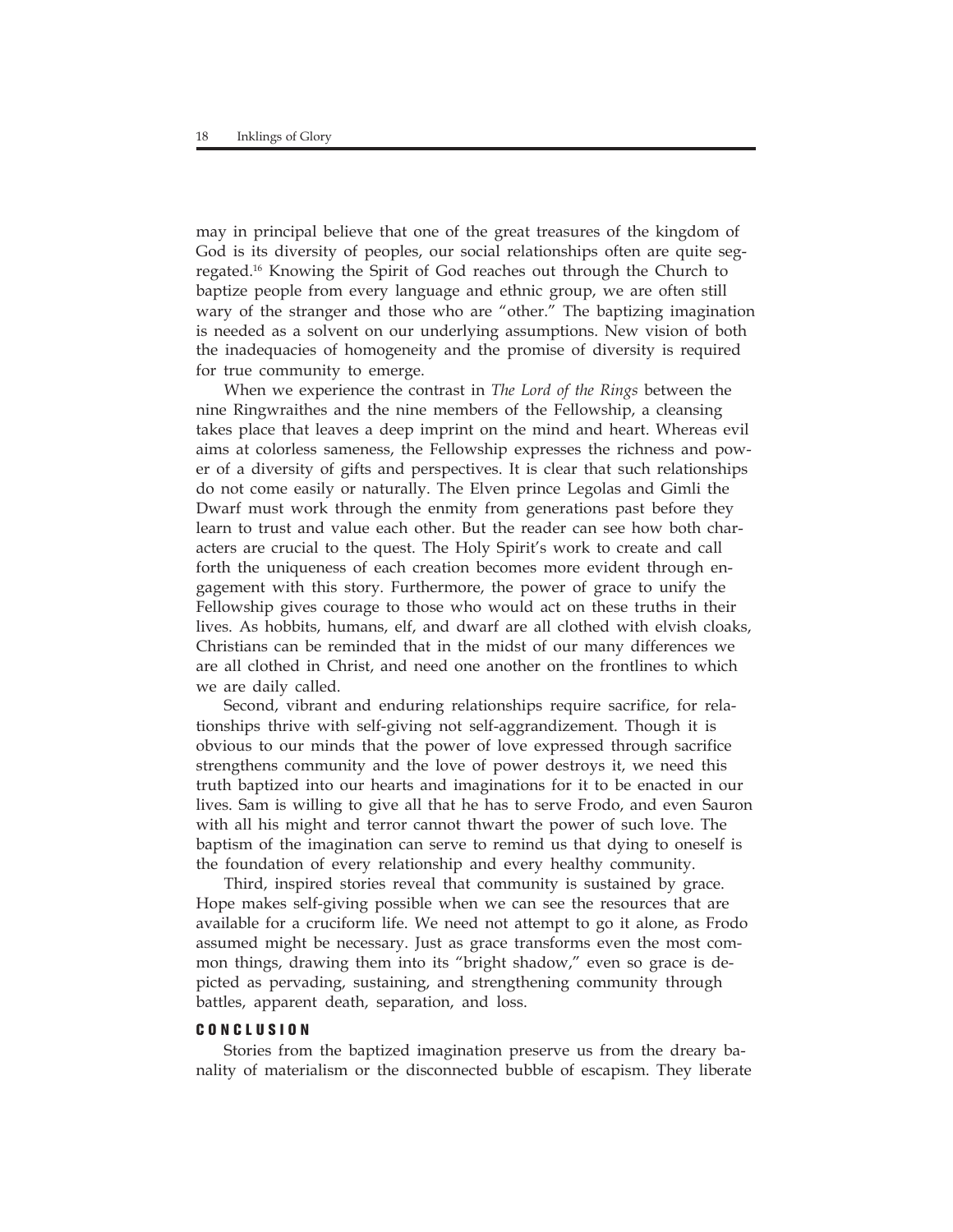us from viewing life mono-focally and call us to lives of true significance and rich community. Central in this process is the restoration of bi-focal vision in which we see all of life in light of the blessed realm. The Spirit of God who inspires such creativity can use these resources in our lives in ways that resemble the impact John's visions have on him as conveyed in the book of Revelation.<sup>17</sup> As he is taken momentarily out of his realm and into heaven, he is able to see beyond the ordinary world of his circumstances. He becomes bi-focal. "He is given a glimpse behind the scenes of history so that he can see what is really going on in the events of his time and place," Richard Baukham writes. "He is also transported in vision into the final future of the world, so that he can see the present from the perspective of what its final outcome must be, in God's ultimate purpose for human history.… It is not that the here-and-now are left behind in an escape into heaven or the eschatological future, but that the here-and-now look quite different when they are opened to transcendence."18 The power of this vision gives John a sense of enduring significance in the midst of his exile and a sense of lasting community in his isolation. John brings courage to others in the midst of the perilous realm of Nero's persecution, for he reminds them of the blessed realm that is present and will one day prevail. He gives them hope that cannot be curtailed by suffering and death.

Similarly, the baptized imagination creates stories which confront the dominant ideology of our time and empower us to be people who plunge hopefully into the challenges of our day. We are reminded of the presence of the God of the bright shadow and the blessed realm. And we can say with the elves: "The world is indeed full of peril, and in it there are many dark places; but still there is much that is fair, and though in all lands love is now mingled with grief, it grows perhaps the greater" (339).

### **NOTES**

1 C. S. Lewis tells this story in Chapter XI, "Check," *Surprised by Joy* (New York: Harcourt Brace Jovanovich, 1955). The materialist universe, he complains, has this severe drawback: "one had to look out on a meaningless dance of atoms…, to realize all the apparent beauty was a subjective phosphorescence, and to relegate everything one valued to the world of mirage" (173).

2 Lewis quoted in Humphrey Carpenter, *J. R. R. Tolkien*, *A Biography*, revised edition (London: HarperCollins, 2002), 197.

3 C. S. Lewis, "Preface", *George MacDonald, an Anthology*, (London: Geoffrey Bles, 1955), p. 21. Lewis felt a debt to George MacDonald in all of his writing: "I have never concealed the fact that I regarded him as my master; indeed I fancy I have never written a book in which I did not quote from him" (20). For a description of Tolkien's conversation with Lewis in which Lewis came to believe in the story of Jesus Christ as the "true myth," see Carpenter, *J. R. R. Tolkien*, 197-198.

4 With the belief that literature fosters community and reduces crime, Mexico City offers free books to its subway commuters. "The idea emerged from discussions with Leoluca Orlando, former mayor of Palermo, Italy, and former New York City Mayor Rudolph Giuliani's consulting firm on ways to cut crime in Mexico's capital…." Tokyo